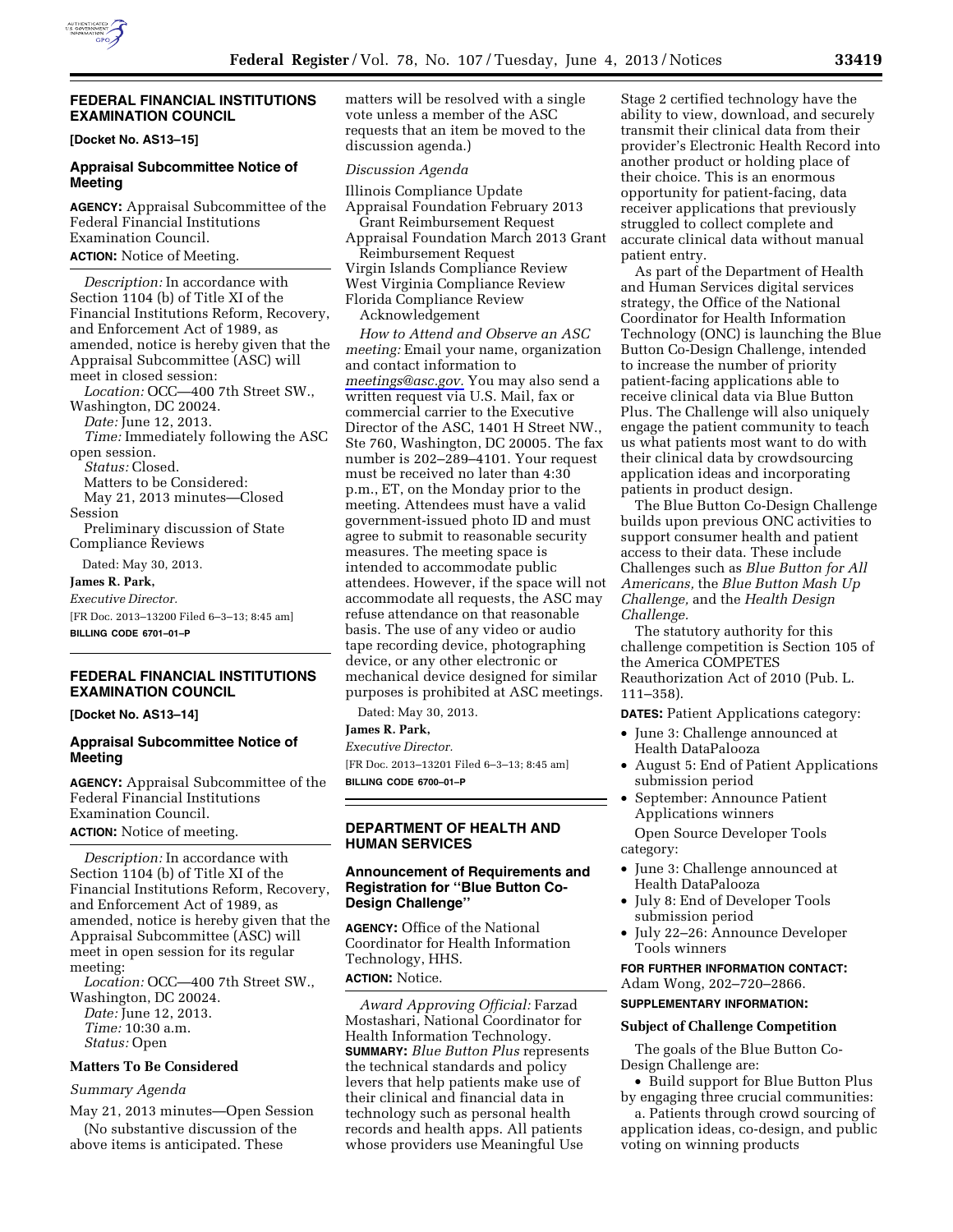b. Companies and application builders through a public competition and prize money

c. Developers by rewarding open source developer tools that make it easier to build Blue Button Plus enabled applications

• Expand our understanding of how patients want to use their clinical data, and what products they want to see developed.

• Increase the number of fully enabled, Blue Button Plus tools and applications in areas of high priority for patients.

In order to accomplish these goals, the challenge will award prizes in two separate categories:

1. The Patient Applications category will use crowd sourced application ideas as the topics for application development. From the launch of the challenge to June 7, anyone may post ideas for applications (no more than 75 words), focusing on the use of patient data enabled by Blue Button, on the ideation forum. Concurrently, the public will have until June 11 to vote on their favorite ideas, the top three of which will be announced as the topics for the patient applications and integrated into the submission review criteria. Submissions must be posted on a codesign Web site where entrants will participate in the co-design process, incorporating public input and feedback with potential end users, patients, and patient advocates. First, second, and third place awards will be given to the three best applications.

To be eligible to receive a prize, applications submitted must:

• Demonstrate use of Blue Button Plus to receive patient clinical or financial data into an existing or new application

• Display the Blue Button logo

• Include a slide deck that describes how patients would use this application, which of the crowdsourced product ideas inspired this application, and how patient co-design impacted the final product.

2. The Open Source Developer Tools category is intended to ease the implementation of Blue Button Plus for future applications, and engage developers around standards such as consolidated CDA and DIRECT. Three winners will receive awards and the winning tools will be made available through open source licenses.

## **Eligibility Rules for Participating in the Competition**

To be eligible to win a prize under this challenge, an individual or entity—

(1) Shall have registered to participate in the competition under the rules

promulgated by the Office of the National Coordinator for Health Information Technology.

(2) Shall have complied with all the requirements under this section.

(3) In the case of a private entity, shall be incorporated in and maintain a primary place of business in the United States, and in the case of an individual, whether participating singly or in a group, shall be a citizen or permanent resident of the United States.

(4) May not be a Federal entity or Federal employee acting within the scope of their employment.

(5) Shall not be an HHS employee working on their applications or submissions during assigned duty hours.

(6) Shall not be an employee of Office of the National Coordinator for Health IT.

(7) Federal grantees may not use Federal funds to develop COMPETES Act challenge applications unless consistent with the purpose of their grant award.

(8) Federal contractors may not use Federal funds from a contract to develop COMPETES Act challenge applications or to fund efforts in support of a COMPETES Act challenge submission.

An individual or entity shall not be deemed ineligible because the individual or entity used Federal facilities or consulted with Federal employees during a competition if the facilities and employees are made available to all individuals and entities participating in the competition on an equitable basis.

Entrants must agree to assume any and all risks and waive claims against the Federal Government and its related entities, except in the case of willful misconduct, for any injury, death, damage, or loss of property, revenue, or profits, whether direct, indirect, or consequential, arising from my participation in this prize contest, whether the injury, death, damage, or loss arises through negligence or otherwise.

Entrants must also agree to indemnify the Federal Government against third party claims for damages arising from or related to competition activities.

#### **Registration Process for Participants**

To register for this challenge participants can access either the *<http://www.challenge.gov>*Web site and search for the challenge's title, or the ONC Investing in Innovation Challenge Web site at *[http://www.health2con.com/](http://www.health2con.com/devchallenge/challenges/onc-i2-challenges/) [devchallenge/challenges/onc-i2](http://www.health2con.com/devchallenge/challenges/onc-i2-challenges/)  [challenges/.](http://www.health2con.com/devchallenge/challenges/onc-i2-challenges/)* 

#### **Amount of the Prize**

- Total prizes: \$50,000
- Patient Applications:
- $\circ$  First Place: \$20,000
- $\circ$  Second Place: \$10,000  $\circ$  Third Place: \$5,000
- Developer Tools: \$5,000 each to the three best solutions

Awards may be subject to Federal income taxes and HHS will comply with IRS withholding and reporting requirements, where applicable.

#### **Payment of the Prize**

Prize will be paid by contractor.

### **Basis Upon Which Winner Will Be Selected**

The review panel will make selections based upon the following criteria:

#### Open Source Developer Tools

- Code readability, maintainability, and extensibility
- Quality of code documentation

• Value added by the tool The winners of the Patient Applications category will be determined by a combination of the review panel (two-thirds) and public voting (one-third); public voting will be enabled on the co-design site upon closing of the submission period on August 5.

Patient Applications

- Innovative use and integration of Blue Button Plus
- Innovative use of Blue Button patient data
- Application design and ease-of-use
- Relevance to crowd-sourced ideas and participation in co-design

In order for an entry to be eligible to win this Challenge, it must meet the following requirements:

1. General—Contestants must provide continuous access to the application, a detailed description of the application, instructions on how to install and operate the application, and system requirements required to run the application (collectively,

''Submission'').

2. Blue Button Plus—Blue Button Plus must be fully enabled within the application, and the Blue Button logo displayed.

3. HHS, ONC logo—The tool must not use HHS' or ONC's logos or official seals in the Submission, and must not claim endorsement.

4. Acceptable platforms—The tool must be designed for use with existing web, mobile, voice, electronic health record, or other platform for supporting interactions of the content provided with other capabilities.